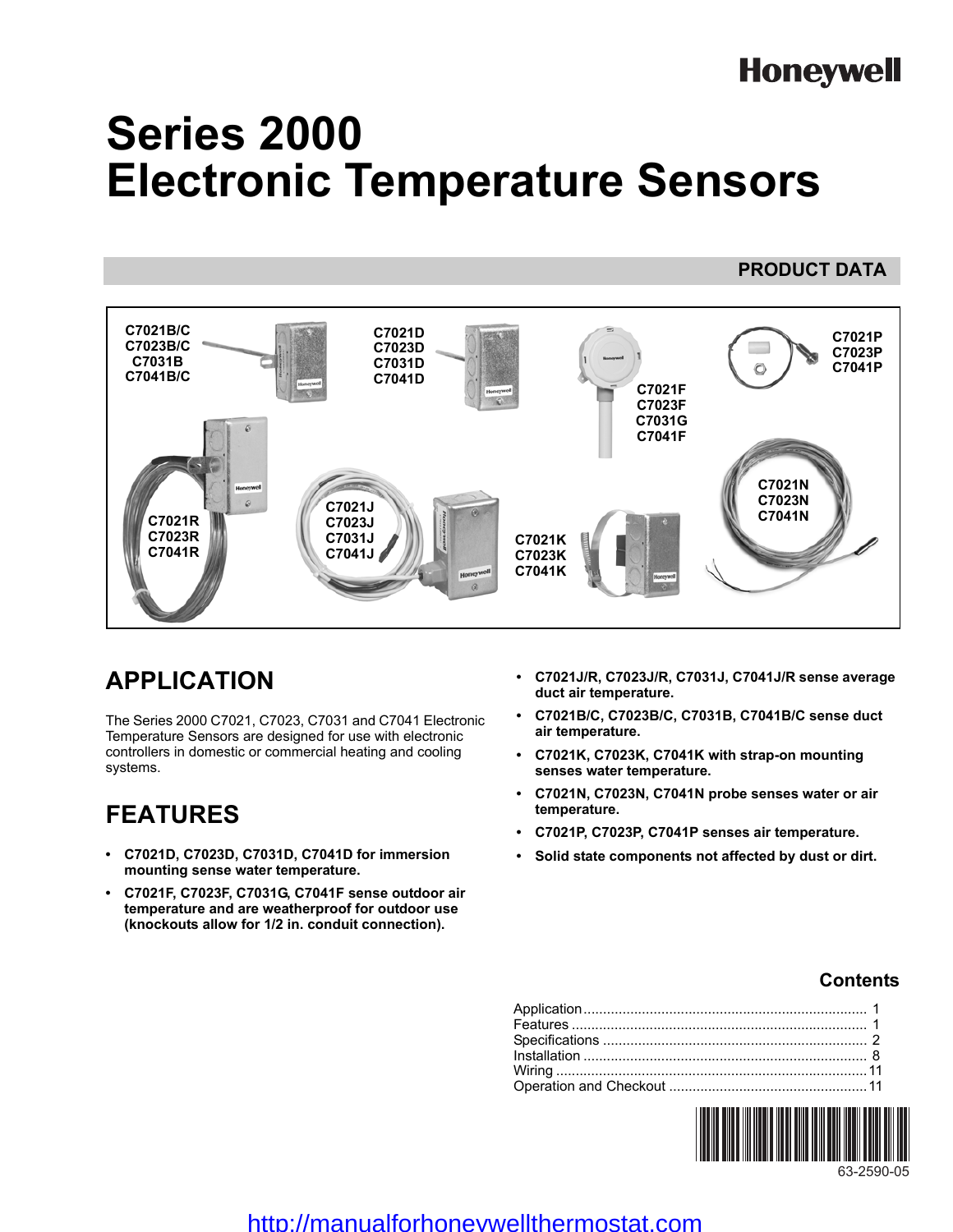# **SPECIFICATIONS**

See [Table 1](#page-1-0) for additional specifications. **Compatability:**

Use Series 2000 C7031, C7041 Temperature Sensors with Excel 10, 15, 80, 100, and 500 controllers.

Series 2000 C7031B,D,G,J sensors are compatible with various Honeywell controllers. The C7031G2014 is compatible with the T7350 Commercial Thermostat.

Series 2000 C7021 temperature sensors are compatible with TB7600, TB7300 and TB7200 communicating thermostats.

Series 2000 C7023 temperature sensors are compatible with WEBs-AX I/O modules.

#### **Dimensions:**

See [Fig. 1](#page-4-0) through [Fig. 11.](#page-8-0)

#### **Sensor Accuracy:**

±0.36°F at 77°F (±0.2°C at 25°C) for 20K ohm NTC sensors and 10K ohm NTC Type II and Type III sensors.

#### **Accessories:**

32006523-001 20K Probe: to allow replacement of old style C7031D1062-1 with non-threaded well.

50001774-001 Stainless Steel 304 Well Assembly: 1/2 in. external and internal NPT threading. Use with C7021D/ C7023D/C7031D/C7041D.

50001775-001 Well Adapter: Used with C7021D/C70231D/ C7031D/C7041D to allow threading sensor into previouslyinstalled Series 1000 32005960-001 Well.

<span id="page-1-0"></span>

|              |                                                             | <b>Element</b>                    | <b>Element</b>                                                            | <b>Element Max</b><br><b>Ambient</b> | <b>Sensor Resistance</b> |                          |
|--------------|-------------------------------------------------------------|-----------------------------------|---------------------------------------------------------------------------|--------------------------------------|--------------------------|--------------------------|
| <b>Model</b> | <b>Control Application Insertion Length</b>                 |                                   | <b>Operating Range</b>                                                    | <b>Temperature</b>                   | in Ohms                  | Sensitivity <sup>a</sup> |
| C7021B       | Duct discharge air                                          | 6 in. (152) or 12                 |                                                                           |                                      |                          |                          |
| C7021C       | Duct discharge air                                          | 18 in. (457 mm)                   |                                                                           |                                      |                          |                          |
| C7021D       | Hot or chilled water b 5 in. (127 mm)                       |                                   |                                                                           |                                      |                          |                          |
| C7021F       | Outdoor air                                                 |                                   | -40° to 158°F<br>$(-40^\circ \text{ to } 70^\circ \text{C})$              |                                      |                          |                          |
| C7021J       | Duct discharge air<br>(averaging sensor<br>with 4 elements) | 12 ft (3.7m)                      |                                                                           | 250°F (121°C)                        | 10K Ohms NTC @           |                          |
| C7021K       | Hot water (strap-on<br>mounting) <sup>f</sup>               |                                   |                                                                           |                                      | 77° F Type II            |                          |
| C7021N       | Water / Air (bullet<br>probe)                               |                                   | -40 $^{\circ}$ to 250 $^{\circ}$ F<br>$(-40^{\circ}$ to 121 $^{\circ}$ C) |                                      |                          |                          |
| C7021P       | Space air<br>temperature (button<br>probe)                  |                                   |                                                                           |                                      |                          |                          |
| C7021R       | Duct discharge air<br>(rigid copper<br>averaging sensor)    | 12 ft (3.7m) or 24<br>ft $(7.3m)$ |                                                                           |                                      |                          |                          |
| C7023B       | Duct discharge air                                          | 6 in. (152) or 12<br>in. (305 mm) | -40 $^{\circ}$ to 250 $^{\circ}$ F                                        |                                      | 10K Ohms NTC @           |                          |
| C7023C       | Duct discharge air                                          | 18 in. (457 mm)                   | $(-40^{\circ}$ to 121 $^{\circ}$ C)                                       | 250°F (121°C)                        | 77° F Type III           |                          |
| C7023D       | Hot or chilled water <sup>b</sup>                           | 5 in. (127 mm)                    |                                                                           |                                      |                          |                          |

#### **Table 1. Sensor Selection and Application Guide**

# **ORDERING INFORMATION**

When purchasing replacement and modernization products from your TRADELINE® wholesaler or distributor, refer to the TRADELINE® Catalog or price sheets for complete ordering number.

If you have additional questions, need further information, or would like to comment on our products or services, please write or phone:

- **1.** Your local Honeywell Automation and Control Products Sales Office (check white pages of your phone directory).
- **2.** Honeywell Customer Care
- 1885 Douglas Drive North
- Minneapolis, Minnesota 55422-4386

**3.** http://customer.honeywell.com or http://customer.honeywell.ca

International Sales and Service Offices in all principal cities of the world. Manufacturing in Belgium, Canada, China, Czech Republic, Germany, Hungary, Italy, Mexico, Netherlands, United Kingdom, and United States.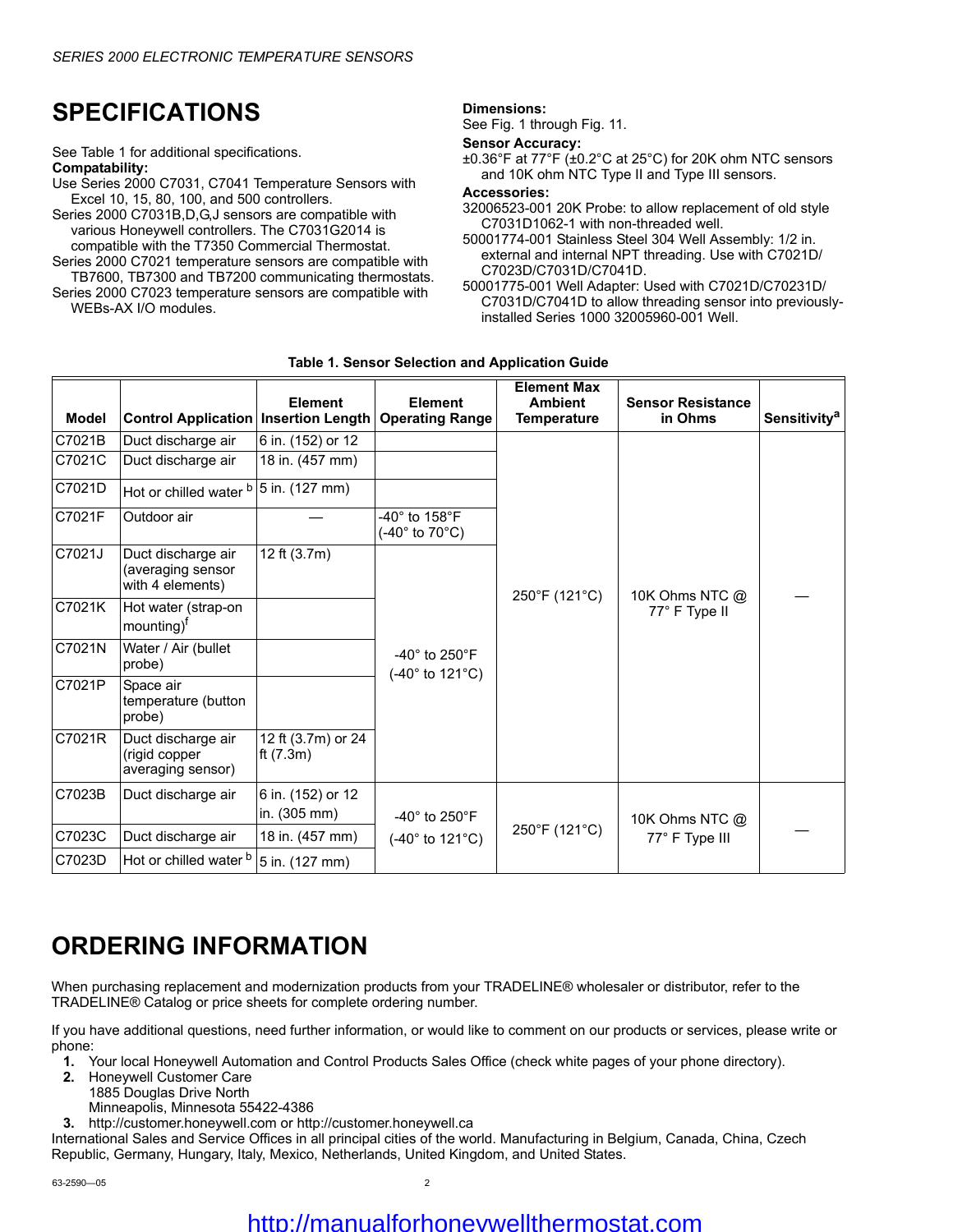| <b>Model</b>                   | <b>Control Application Insertion Length</b>                 | <b>Element</b>                       | <b>Element</b><br><b>Operating Range</b>                                     | <b>Element Max</b><br><b>Ambient</b><br><b>Temperature</b> | <b>Sensor Resistance</b><br>in Ohms         | <b>Sensitivity<sup>a</sup></b> |
|--------------------------------|-------------------------------------------------------------|--------------------------------------|------------------------------------------------------------------------------|------------------------------------------------------------|---------------------------------------------|--------------------------------|
| C7023F                         | Outdoor air                                                 |                                      | $-40^\circ$ to 158 $^\circ$ F<br>$(-40^\circ \text{ to } 70^\circ \text{C})$ |                                                            |                                             |                                |
| C7023J                         | Duct discharge air<br>(averaging sensor<br>with 4 elements) | 12 ft (3.7m)                         | -40° to 250°F<br>$(-40° to 121°C)$                                           |                                                            |                                             |                                |
| C7023K                         | Hot water (strap-on<br>mounting) <sup>f</sup>               |                                      |                                                                              |                                                            |                                             |                                |
| C7023N                         | Water / Air (bullet<br>probe)                               |                                      |                                                                              | 250°F (121°C)                                              | 10K Ohms NTC @<br>77° F Type III            |                                |
| C7023P                         | Space air<br>temperature (button<br>probe)                  |                                      |                                                                              |                                                            |                                             |                                |
| C7023R                         | Duct discharge air<br>(rigid copper<br>averaging sensor)    | 12 ft (3.7m) or 24<br>ft $(7.3m)$    | -40 $^{\circ}$ to 250 $^{\circ}$ F<br>$(-40° to 121°C)$                      |                                                            |                                             |                                |
| C7031B                         | Duct discharge air                                          | 6 in. (152 mm)                       | -40° to 250°F<br>$(-40^{\circ}$ to 121 $^{\circ}$ C)                         | 250°F (121°C)                                              | 1097 at 77° (25°C) <sup>c</sup>             | 2.1(3.9)                       |
| C7031D                         | Hot or chilled water                                        | 5 in. (127 mm)                       | 40° to 350°F<br>(4° to 115°C)                                                | 370°F (187°C)                                              | 1097 at 77° (25°C) <sup>c</sup>             | 2.1(3.9)                       |
| C7031G<br>$-2006$              | Outdoor air                                                 | $\overline{\phantom{0}}$             | 40° to 120°F<br>(-40 $^{\circ}$ to 49 $^{\circ}$ C)                          | 120°F (49°C)                                               | 1715 at 90°F (32°C) <sup>c</sup>            | 2.2(3.4)                       |
| C7031G<br>$-2014$ <sup>d</sup> | Outdoor air                                                 |                                      | -40° to 120°F<br>(-40 $^{\circ}$ to 49 $^{\circ}$ C)                         | 120°F (49°C)                                               | 3484 at 77°F (25°C) <sup>c</sup>            | 2.1(3.9)                       |
| C7031J                         | Duct discharge air<br>(averaging sensor<br>with 4 elements) | $\sqrt{12}$ ft (3.7m)                | 40° to 180°F<br>$(4°$ to 82 $°C)$                                            | 250°F (121°C)                                              | 1097 at 77° (25°C) <sup>c</sup>             | 2.1(3.9)                       |
| C7041B                         | Duct discharge air                                          | 6 in. (152 mm) or<br>12 in. (305 mm) | -40° to 250°F<br>$(-40^{\circ}$ to 121 $^{\circ}$ C)                         | 250°F (121°C)                                              | 20K Ohms NTC at<br>77°F (25°C) <sup>e</sup> |                                |
| C7041C                         | Duct discharge air                                          | 18 in. (457 mm)                      |                                                                              |                                                            |                                             |                                |
| C7041D                         | Hot or chilled water b                                      | 5 in. (127 mm)                       |                                                                              |                                                            |                                             |                                |
| C7041F                         | Outdoor air                                                 |                                      | 40° to 158°F<br>$(-40^\circ \text{ to } 70^\circ \text{C})$                  |                                                            |                                             |                                |
| C7041J                         | Duct discharge air<br>(averaging sensor<br>with 4 elements) | 12 ft (3.7m)                         |                                                                              |                                                            |                                             |                                |
|                                |                                                             |                                      | -40 $^{\circ}$ to 250 $^{\circ}$ F<br>$(-40^{\circ}$ to 121 $^{\circ}$ C)    |                                                            |                                             |                                |
| C7041K                         | Hot water (strap-on<br>mounting) <sup>f</sup>               |                                      |                                                                              |                                                            |                                             |                                |
| C7041N                         | Water / Air (bullet<br>probe)                               |                                      |                                                                              |                                                            |                                             |                                |
| C7041P                         | Space air<br>temperature (button<br>probe)                  |                                      |                                                                              |                                                            |                                             |                                |
| C7041R                         | Duct discharge air<br>(rigid copper<br>averaging sensor)    | 12 ft (3.7m) or<br>24 ft (7.3m)      |                                                                              |                                                            |                                             |                                |

#### **Table 1. Sensor Selection and Application Guide**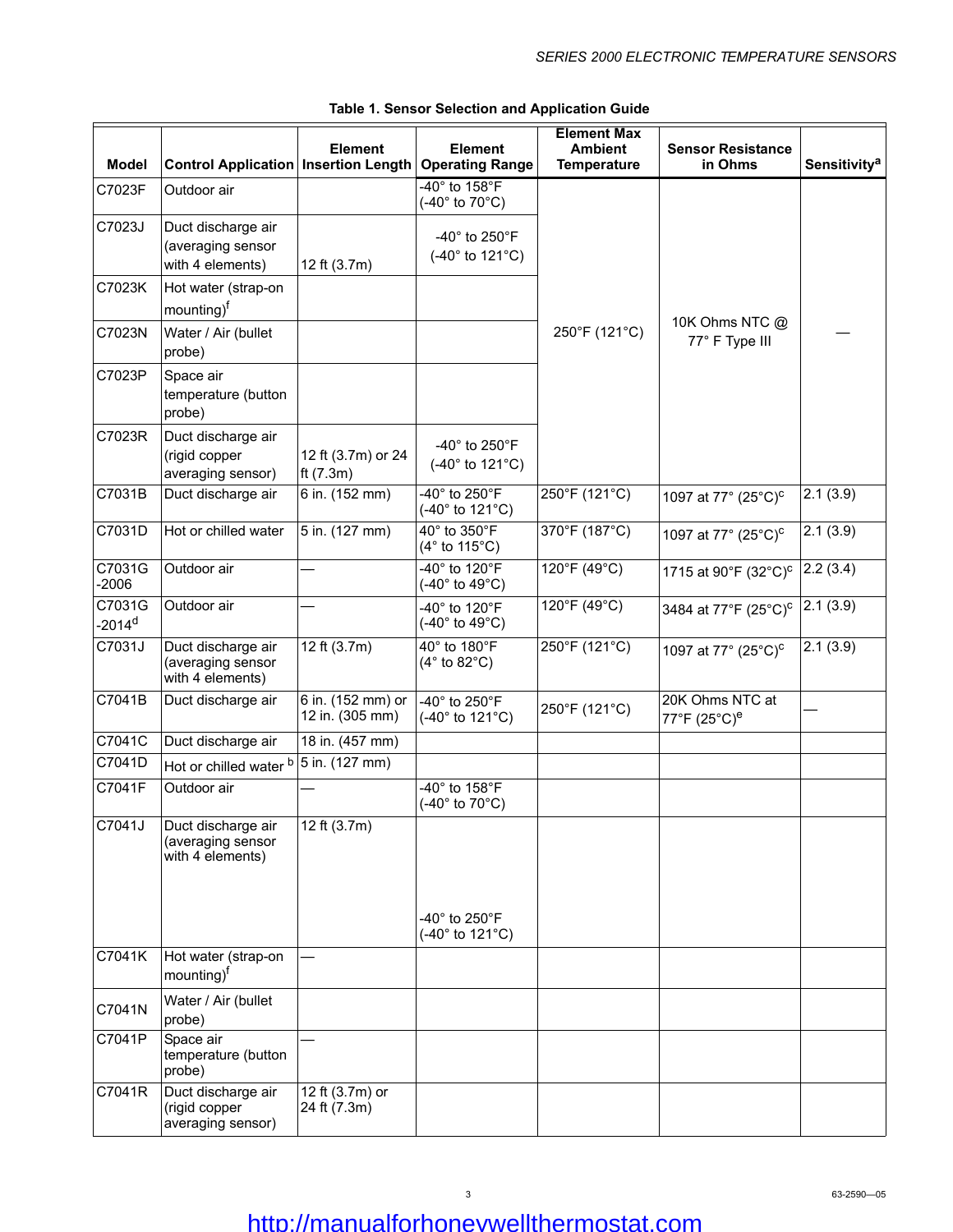aControl sensitivity in ohms per degree F (per degree C) for element operating range.

- <sup>b</sup> Order immersion well separately (50001774-001)
- <sup>c</sup> Resistance increases as temperature increases.
- <sup>d</sup> Use with T7350 Commercial Thermostat.
- <sup>e</sup> Nonlinear resistance decreases as temperature increases.
- <sup>f</sup> Not equipped with well; temperature sensed at surface of pipe.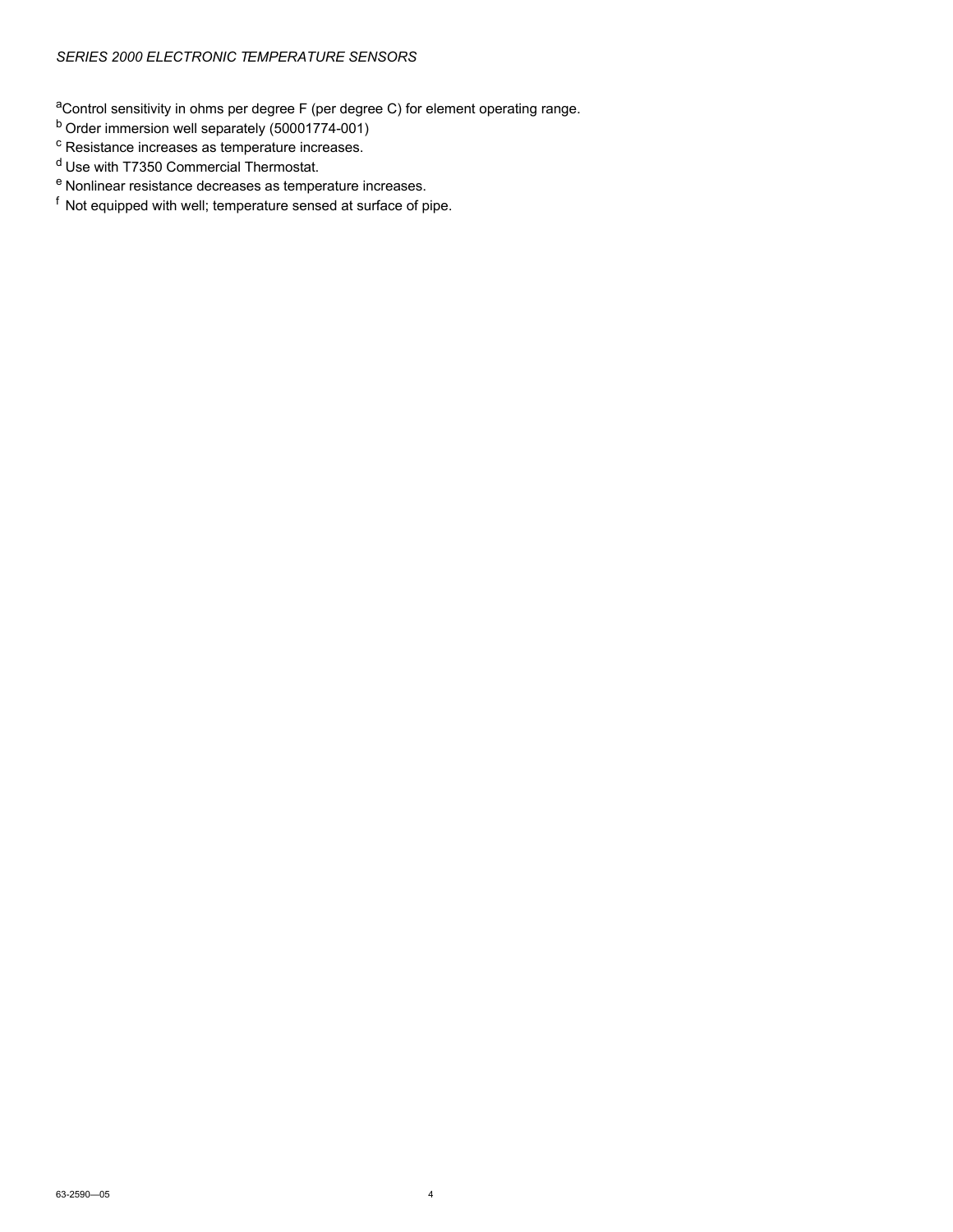### **Sensor Resistance**

|                                   | <b>Typical Resistance (in ohms)</b>    |                                         |                                  |                                |
|-----------------------------------|----------------------------------------|-----------------------------------------|----------------------------------|--------------------------------|
|                                   | C7021 Sensors<br>(10K Ohm NTC Type II) | C7023 Sensors<br>(10K Ohm NTC Type III) | C7031 Sensors<br>(1097 Ohms PTC) | C7041 Sensors<br>(20K ohm NTC) |
| At 41 $\degree$ F (5 $\degree$ C) | 25,392                                 | 23,467                                  | 1,020                            | 54,200                         |
| At 50°F (10°C)                    | 19,901                                 | 18,789                                  | 1,039                            | 41.758                         |
| At 59°F (15°C)                    | 15,712                                 | 15,137                                  | 1,059                            | 32,427                         |
| At 68°F (20°C)                    | 12,493                                 | 12,268                                  | 1,078                            | 25,370                         |
| At $77^{\circ}$ F (25°C)          | 10,000                                 | 10,000                                  | 1,097                            | 20,000                         |
| At 86°F (30°C)                    | 8,057                                  | 8,196                                   | 1.117                            | 15,856                         |
| At 95°F (35°C)                    | 6,531                                  | 6,754                                   | 1,136                            | 12,654                         |

#### **Table 2. Typical Resistance of Sensor Models.**



<span id="page-4-0"></span>







**Fig. 3. C7031B dimensions in in. (mm)**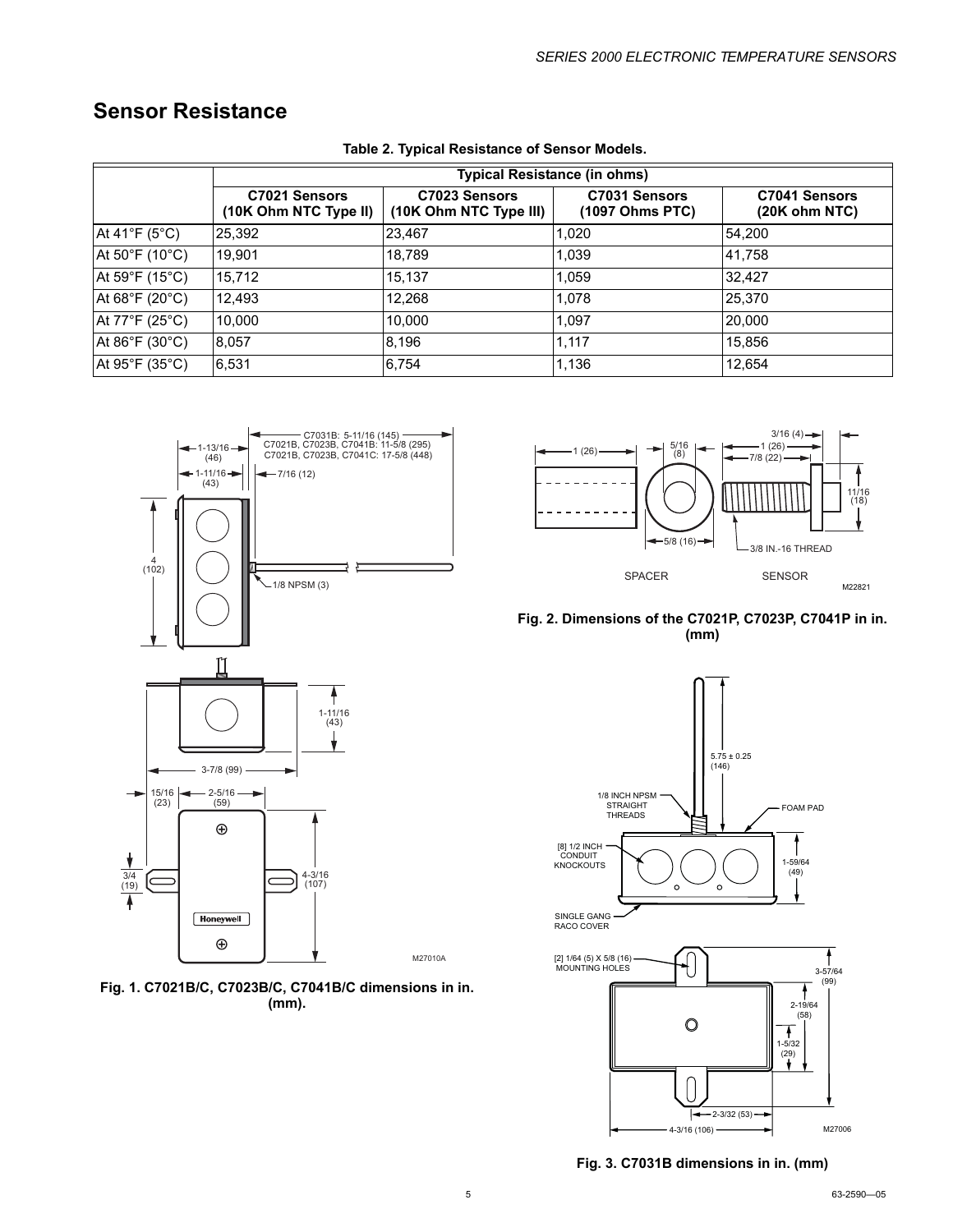

**Fig. 4. C7031G, C7021F, C7023F, C7041F dimensions in in. (mm).**



**Fig. 5. C7021D, C7023D, C7031D, C7041D dimensions in in. (mm)**

NOTE: The C7021D, C7023D, C7041D uses the 50001774- 001 Well Assembly. See Fig. 4 for dimensions.



**Fig. 6. 50001774-001 Immersion Well dimensions in in. (mm)**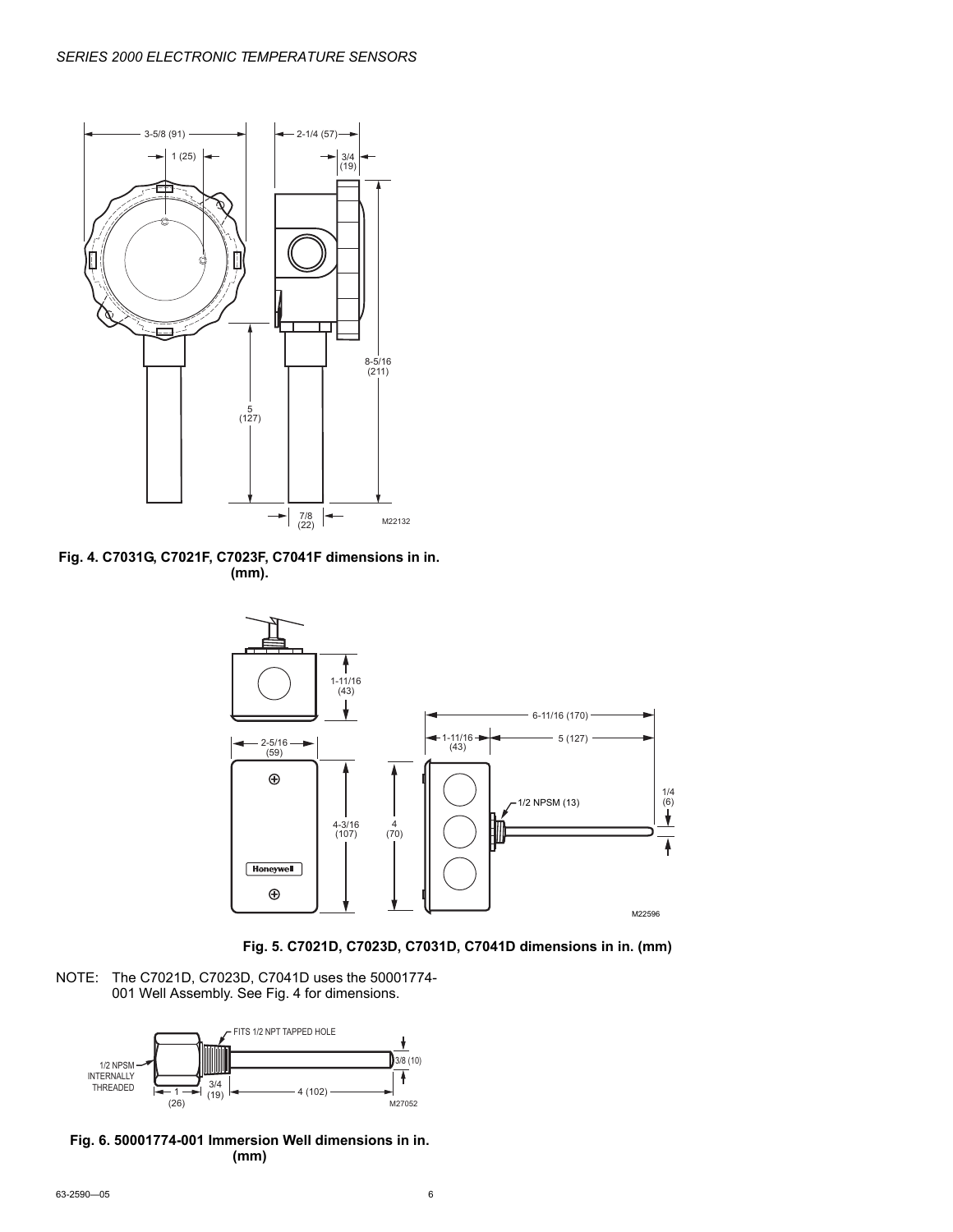

M22818  $1\sqrt{\text{DEPENDING ON THE MODEL.}$  THE ELEMENT LENGTH IS EITHER 12 FT (366 CM) OR 24 FT (732 CM).

**Fig. 7. C7021R, C7023R, C7041R dimensions in in. (mm).**



**Fig. 8. C7021K, C7023K, C7041K dimensions in in. (mm).**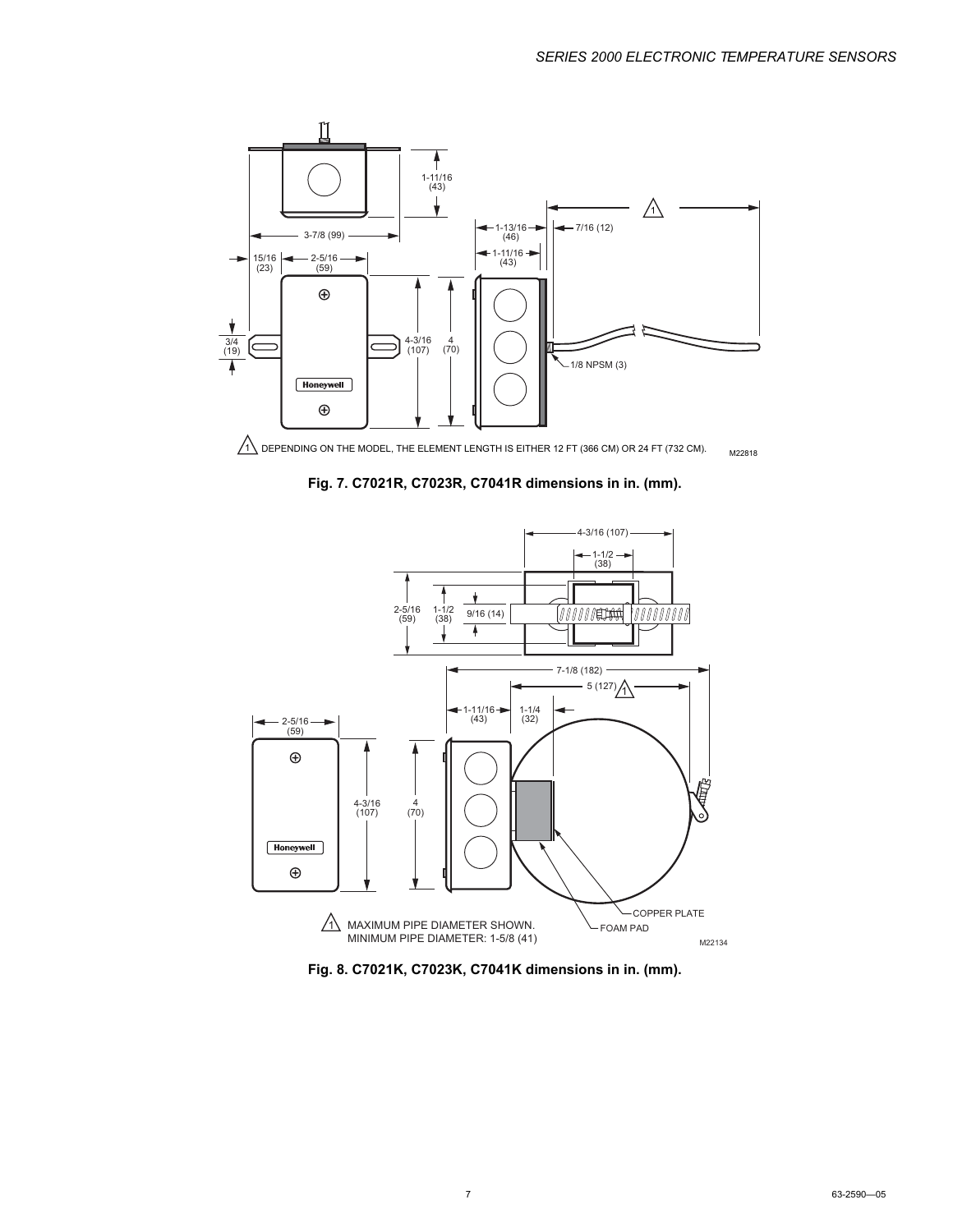





**Fig. 10. C7021J, C7023J, C7031J, C7041J dimensions in in. (mm).**

# **INSTALLATION**

### **When Installing this Product...**

- **1.** Read these instructions carefully. Failure to follow them could damage the product or cause a hazardous condition.
- **2.** Check the ratings given in the instructions and on the product to make sure the product is suitable for your application.
- **3.** Installer must be a trained, experienced service technician.
- **4.** After installation is complete, check out product operation as provided in these instructions.

# **CAUTION**

**Electrical Shock or Equipment Damage Hazard. Can shock individuals or short equipment circuitry.**

Disconnect power supply before installation.

## **Mounting**

The method of mounting depends on the particular application of the temperature sensor. The following procedures include outdoor, duct, immersion well and strap-on applications. Also refer to the instructions for the electronic control.

### **Outdoor Mounting (C7031G, C7021F, C7023F, C7041F)**

The C7031G, C7021F, C7023F and C7041F sense outdoor air temperature. Mount this control where it can sense average outdoor air temperature. Normally, the north side of a building provides a suitable location.

- NOTE: These sensors are weatherproof for outdoor use. Knockouts allow for 1/2 in. conduit connection.
	- **1.** Remove and set aside the wiring box cover.
	- **2.** Mount the sensor to standard 1/2 in. conduit.
	- NOTE: Mount sensor so that the element points down.
- **3.** Make wiring connections using two wire nuts.
- **4.** Reattach the wiring box cover.

### **Duct Mounting**

The C7031B, C7031J, C7021B/C/J, C7023B/C/J, C7041B/C/J can be mounted in a duct to sense air temperature.

#### *IMPORTANT*

*Select a spot for the sensor where it will be exposed to average duct air temperature. Avoid locations where stratification can cause sensing errors.*

#### **C7021B,C/C7023B/C, C7041B/C MOUNTING**

- **1.** Cut a hole in the duct just large enough to accept the sensing element.
- **2.** Use the sensor case to mark the locations of the pilot holes for the mounting screws.
- **3.** Drill the pilot holes and fasten the sensor to the duct.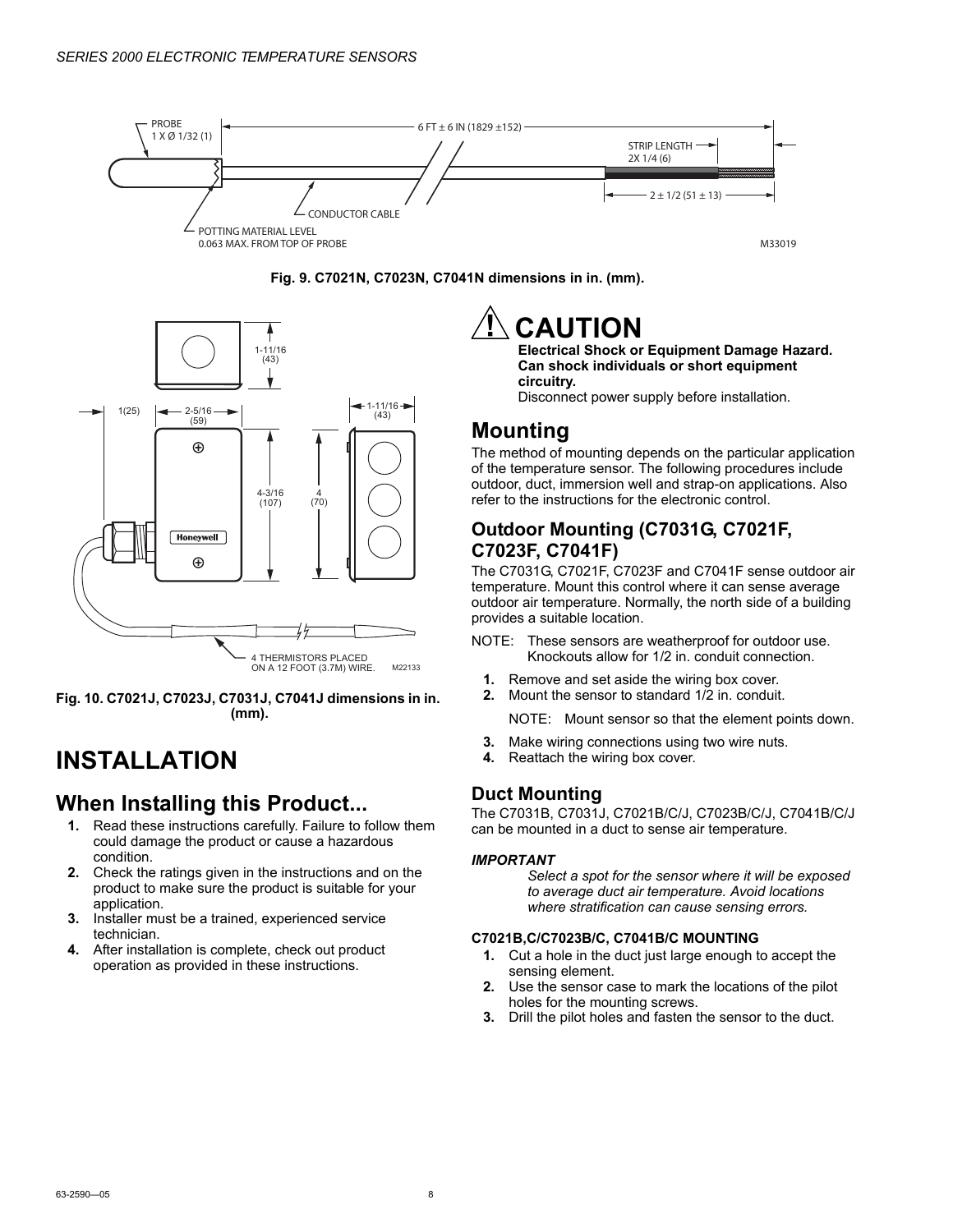#### **C7021J, C7023J, C7031J, C7041J MOUNTING**



#### <span id="page-8-0"></span>**Fig. 11. Duct cross section showing method of installing C7021J, C7023J, C7031J, C7041J Averaging Electronic Sensor.**

- **1.** Install two supports inside the duct to hold the averaging element.
- **2.** Cut a 7/8 in. (22 mm) hole in the side of the duct to insert the averaging element.
- **3.** Fasten the terminal box to the outside of the duct and thread the element through the hole and into the duct.
- **4.** Use plastic wire ties to fasten the element to supports. Seal the hole around the element with a rubber grommet.
- **5.** Secure the end of the element to the duct on the support to prevent continuous flexing or abrasion.

#### *IMPORTANT*

*To assure that the C7021J, C7023J, C7031J, C7041J senses average duct temperature, position the temperature elements approximately as shown in [Fig.](#page-8-0)  [11](#page-8-0). Do not allow the elements to touch or be close to the duct sides.*

NOTE: When the sensor is used as a deck sensor in a multizone system, be sure to space the elements equally in the duct midstream as shown in [Fig. 12.](#page-8-1)

Install one C7021J, C7023J, C7031J, C7041J just upstream from the cold deck zone dampers and the other C7021J, C7023J, C7031J, C7041J upstream from the hot deck zone dampers. Position the thermistors to sense the average deck temperature.



<span id="page-8-1"></span>**Fig. 12. Duct cross section showing method of installing C7021J, C7023J, C7031J, C7041J in a multizone system.**

#### **C7021R, C7023R, C7041R MOUNTING**

- **1.** Install two supports inside the duct to hold the averaging element.
- **2.** Cut a 7/8 in. (22 mm) hole in the side of the duct.
- **3.** Insert the averaging element into the duct through the hole.
- **4.** Fasten the terminal box to the outside of the duct and thread the element through the hole and into the duct.
- **5.** Use plastic wire ties to fasten the element to the supports. Seal the hole around the element with a rubber grommet.
- **6.** Secure the end of the element to the duct on the support to prevent continuous flexing or abrasion.



#### <span id="page-8-2"></span>**Fig. 13. Duct cross section showing method of installing C7021R, C7023R, C7041R Averaging Electronic Sensor.**

#### *IMPORTANT*

*To ensure that the C7021R, C7023R, C7041R senses average duct temperature, position the temperature elements approximately as shown in [Fig. 13.](#page-8-2) Do not allow the elements to touch or be close to the duct sides.*

NOTE: When the sensor is used as a deck sensor in a multizone system, be sure to space the elements equally in the duct midstream as shown in [Fig. 14.](#page-8-3)

Install one C7021R, C7023R, C7041R just upstream from the cold deck zone dampers and the other C7021R, C7023R, C7041R upstream from the hot deck zone dampers. Position the thermistors to sense the average deck temperature.



<span id="page-8-3"></span>**Fig. 14. Duct cross section showing method of installing C7021R, C7023R, C7041R in a multizone system.**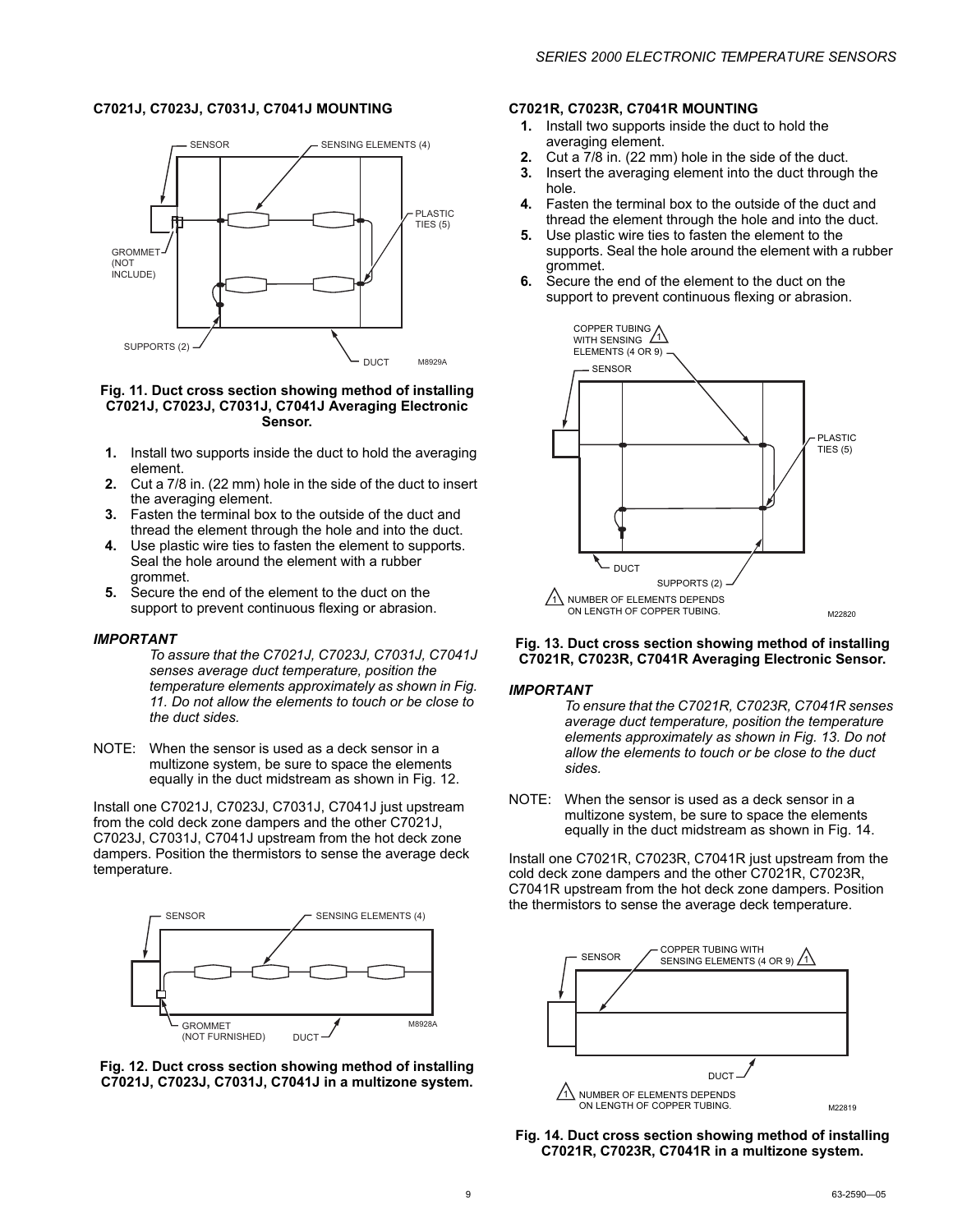### **Immersion Well Mounting (C7021D, C7023D, C7031D, C7041D)**

The C7031D Sensor includes an immersion well. The C7021D, C7023D, and C7041D sensors do not include a well. For the C7021D, C7023D, and C7041D, order the well as an accessory (part no.: 50001774-001).

When used on a boiler, follow the manufacturer instructions for location. If a tapped hole is not provided for the immersion well, provide one as follows:

- **1.** Drain boiler and drill a 23/32 in. (18 mm) hole at the selected location.
- **2.** Cut threads in the hole with a 1/2 in. (13 mm) by 14 NPT tap.

In other installations, mount the immersion well in an elbow with a heel outlet as shown in [Fig. 15](#page-9-0).

- **1.** Drain the system, if you have not already done it, and open the tapped hole.
- **2.** Put pipe joint compound on the threads of the immersion well and screw it into the tapped hole or elbow, tightening it securely.
- **3.** Refill the system and check for leaks.

Mount the C7021D, C7023D, C7031D and C7041D into the well:

- NOTE: Mounting using previously installed Honeywell wells (part no.: 32005960-001) requires an adapter (part no.: 50001775-001).
- **1.** When an adapter is required, first thread it into the well no more than one or two turns.
- **2.** Slide the sensor into the well.
- **3.** Rotate the sensor to thread it tightly into the adapter and the adapter tightly into the well.



<span id="page-9-0"></span>**Fig. 15. Method of mounting C7021D, C7023D, C7031D, C7041D Sensor.**

### **Strap-On Mounting (C7021K, C7023K, C7041K)**

Strap-on mounting is well-suited for retrofit applications where installation costs can be reduced by not draining the system. The C7021K, C7023K, C7041K Sensor mounts on metal pipes from 1-5/8 inch to five inches in diameter using the straps supplied. Clean the surface of the pipe where the sensor

makes contact before mounting (remove insulation from the pipe at the point of installation if necessary). Thermal compound is recommended with the strap-on C7021K, C7023K, C7041K Sensor. Locate the sensor on the discharge pipe within 3 feet (0.9m) of the boiler. See [Fig. 16.](#page-9-1)



<span id="page-9-1"></span>**Fig. 16. Strap-on mounting of C7021K, C7023K, C7041K Sensor.**

NOTE: Insulation around the contact area increases sensor accuracy.

### **Button Probe Mounting**

The C7021P, C7023P, C7041P Button Probe Sensor design simplifies mounting into a variety of standard structural materials.

The locking nut can be used to secure the probe. See Fig. 18.

The plastic spacer helps insulate the probe from drywall, wood, or other material in which the probe is mounted. The spacer is sized to fit snugly into 1/2 in. metal conduit. See Fig. 17.

NOTES:

- The plastic spacer is threaded for easy installation.
- Use of both the locking nut and spacer requires cutting spacer to shorter length.

#### **C7041P MOUNTING RECOMMENDATIONS**

Determine the proper location based upon the following:

— Mount the probe to an inside wall approximately 54 in.

- (1372 mm) from the floor (or in the specified location) to allow exposure to the average zone temperature.
- Do not mount the probe to an outside wall, a wall containing waterpipes, or near air ducts.
- Avoid locations exposed to register discharge air, or radiation from lights, appliances, or the sun.



**Fig. 17. Mounting sensor in conduit.**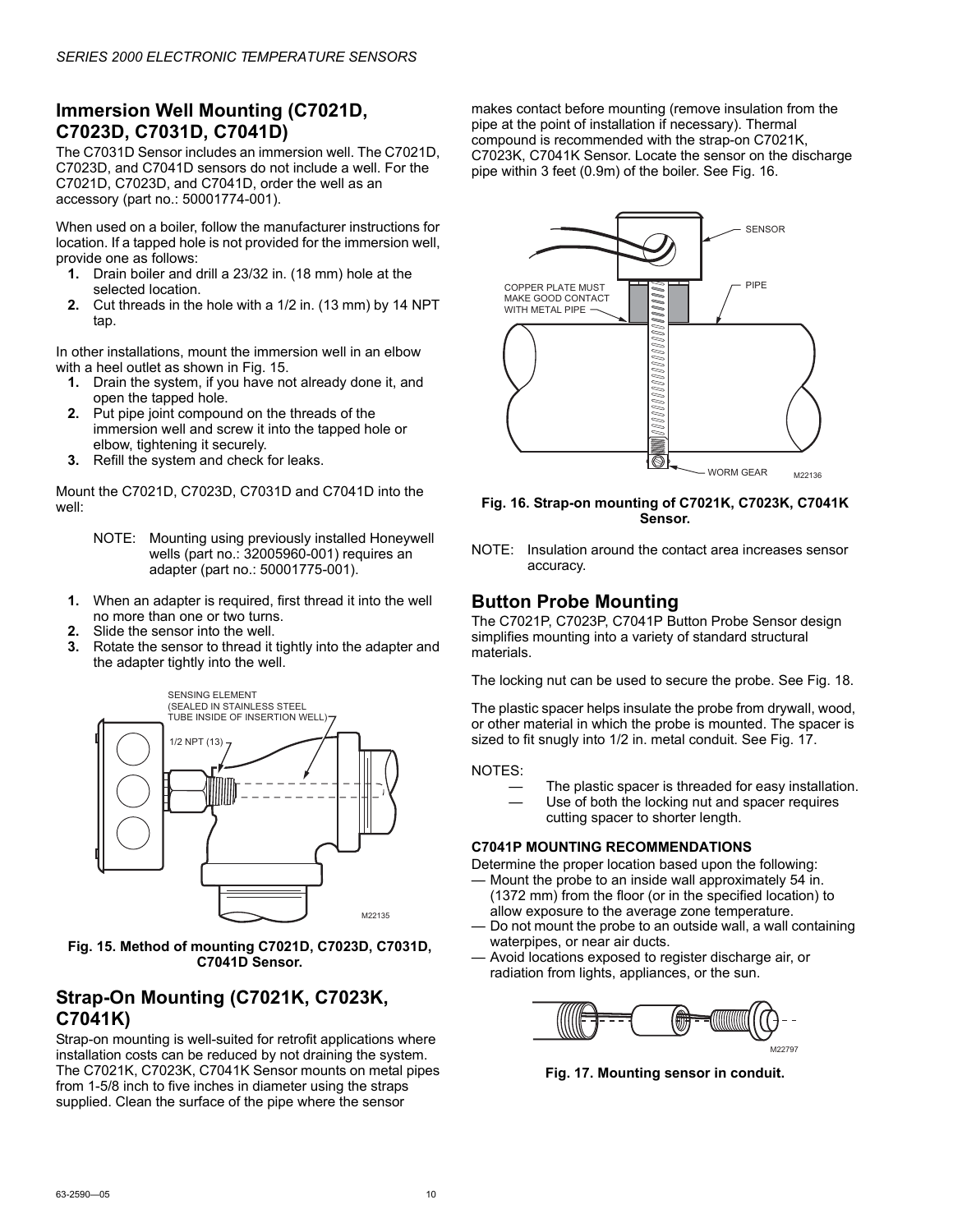

**Fig. 18. Mounting sensor in wall with nut only.**

### **Bullet Probe Sensor Mounting (C7021N, C7023N, C7041N)**

The bullet probe sensor is a water-resistant sensor that provides a cost-effective solution for surface contact temperature measurement of conditioned water pipes, low pressure steam or refrigerant lines. These sensors are ideal for applications where immersion wells are not practical to install. These sensors can also be use to sense air temperature.

# **WIRING**

# **CAUTION**

**Erratic System Operation Hazard. Failure to follow proper wiring practices can introduce disruptive electrical interference (noise).** Keep wiring at least one foot away from large inductive

- loads such as motors line starters, lighting ballasts, and large power distribution panels.
- Shielded cable is required in installations where these guidelines cannot be met.

Ground shield only to grounded controller case.

# **CAUTION**

**Electrical Shock or Equipment Damage Hazard. Can shock individuals or short equipment circuitry.**

Disconnect power supply before installation.

#### *IMPORTANT*

- *1. All wiring must agree with applicable codes, ordinances and regulations.*
- *2. Do not mount sensor in incorrect environment.*
- *3. Wire according to the applicable controller instructions.*

# **OPERATION AND CHECKOUT**

### **Operation**

The C7041 Temperature Sensors are designed for use with XL500, XL100, XL50, XL15, XL10, and Honeywell LCBS Controllers or any controller requiring 20K ohm NTC non-linear input. As the temperature at the C7041 Sensor increases, the resistance of the sensor decreases, causing the controller to operate and offset the temperature change.

The C7021 Temperature Sensors are designed for use with the TB7600, TB7300, and TB7200 Series Communicating Thermostats or any controller requiring a 10K ohm NTC Type II input.

The C7023 Temperature Sensors are designed for use with WEBs-AX I/O Modules or any controller requiring a 10K ohm NTC Type III input.

## **Checkout**

Refer to the applicable controller instructions when checking out the complete heating and cooling systems.

To check out the sensors, move the thermostat or remote setpoint potentiometer below the temperature of the cooling or heating medium. Watch the motor, valve or damper for the correct movement.